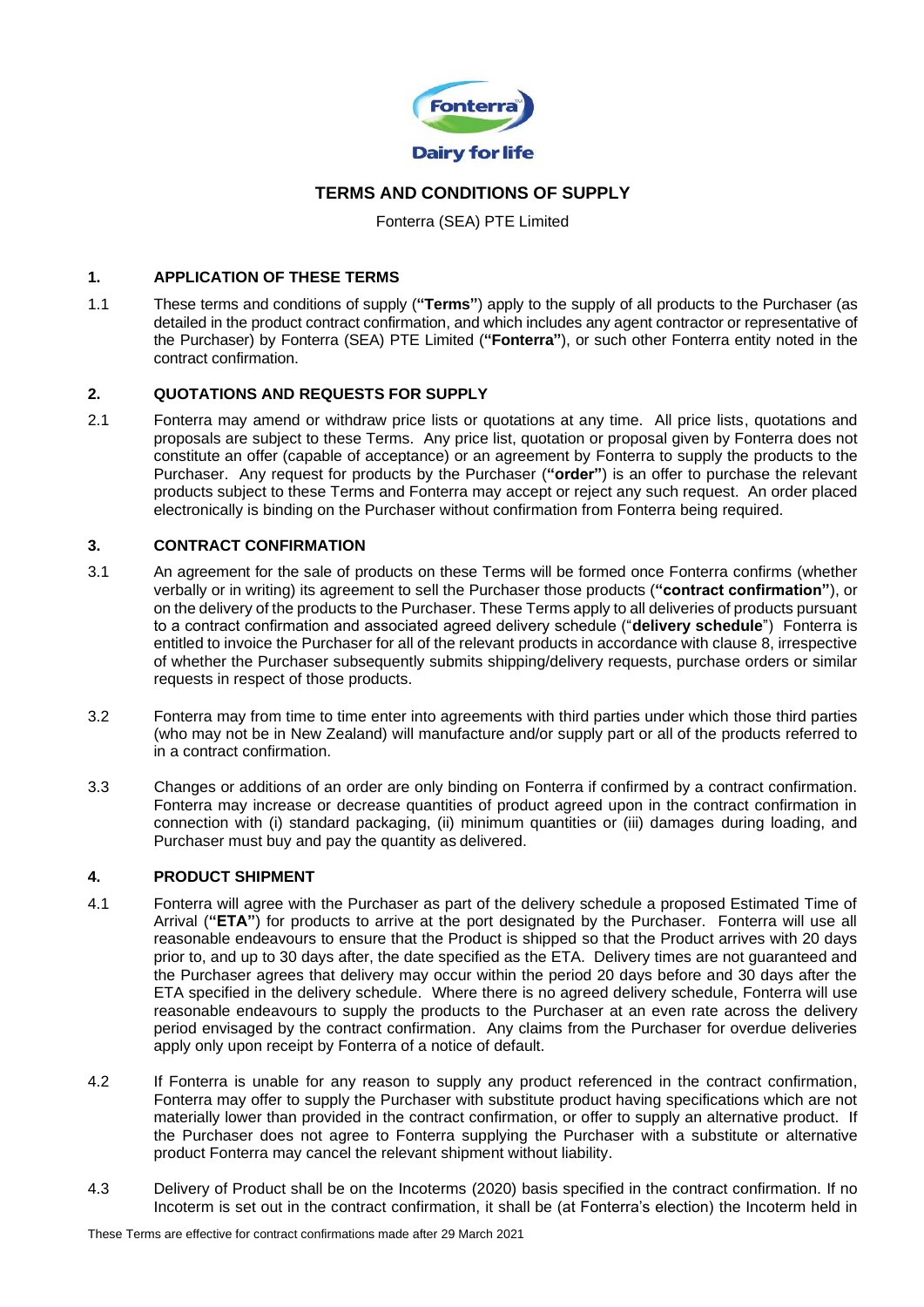our customer information system for the Purchaser or CFR by default. Unless the Incoterms basis noted in the contract confirmation provides otherwise, the Purchaser shall be solely responsible, at its cost, for meeting all import and other regulatory costs and requirements relating to the products shipped to the relevant territories, and for any damage or loss occurring whilst the products are in transit. The Purchaser shall also be responsible for ensuring the products meet all legal and regulatory requirements in the country or territory in which the products are being shipped and/or used by the Purchaser.

- 4.4 The Purchaser must notify Fonterra in writing within 30 days of first having access to the product if there is a shortfall in volume or the Purchaser shall be deemed to accept that the volume is correct. Fonterra may round the quantity of products in a shipment up or down as necessary to ensure the Purchaser receives full container loads of the relevant products (or other applicable load unit). The amount which the Purchaser is required to pay for such products will be proportionately increased or decreased.
- 4.5 If the arrangements for the shipment and delivery of the products becomes commercially impractical in Fonterra's reasonable opinion, Fonterra shall discuss alternative arrangements with the Purchaser, such as a commercially reasonable substitute location or using a commercially reasonable substitute method of supply. If this is not agreed to by the Purchaser, Fonterra may cancel the relevant shipment without liability.
- 4.6 If the Purchaser requests Fonterra to move an order out or bring it forward, or the Purchaser is otherwise delayed in taking delivery of the product as agreed in the contract confirmation and/or delivery schedule, Fonterra may recover from the Purchaser an administration fee, financial hedging costs/fees, product storage, logistics and any related holding costs resulting from such change in delivery or delay. If the Purchaser is unable to take delivery of the product as agreed in the contract confirmation, Fonterra may cancel the applicable shipment and any subsequent shipments without resulting liability. Fonterra may then resell the products to a third party, and the Purchaser shall indemnify Fonterra for any loss or costs (including any product write-off costs) for any storage, disposal, write-down, transport, logistics and any other costs incurred by Fonterra.

# **5. DEFECTS AND ACCEPTANCE**

- 5.1 The Purchaser must notify Fonterra in writing within 30 days of delivery of the product if there is any apparent physical damage or defect or a purported shortfall in volume of product so delivered. In addition, the Purchaser must notify Fonterra in writing as soon as the Purchaser becomes aware of any quality or latent defect issue in the products (including any products of the Purchaser which incorporate any Fonterra products) that the Purchaser becomes aware of after the expiry of the 30 days delivery notification period.
- 5.2 The Purchaser shall keep any claimed defective product stored separately from all other product and in the state or condition in which they were supplied so that Fonterra has an opportunity to inspect them. The Purchaser shall provide all assistance reasonably requested by Fonterra to assess the claim, including providing access to its premises and any analysis or test results carried out by the Purchaser. If Fonterra accepts that it is responsible, the Purchaser will, at Fonterra's cost, either destroy the products or make them available for collection by Fonterra (or its agent).
- 5.3 Except where contrary to legal requirements, the Purchaser shall notify Fonterra in advance of the Purchaser making any notification to any government agency arising from or relating to any product (defective or otherwise). Fonterra shall not be liable for any defect in, or damage to, products (including that relating to the inappropriate storage, use or care of the products) or their packaging to the extent the Purchaser has done, or failed to do, anything that has caused or contributed to the claimed defect or damage, or if the claim is outside the product warranty period. The Purchaser must not settle or compromise a claim by a third party concerning such products without Fonterra's prior written consent.
- 5.4 The Purchaser shall co-operate with, and provide all reasonable assistance to, Fonterra in relation to any recalls or withdrawals from sale of Fonterra products (or any of the Purchaser's products which incorporate Fonterra products) for any reason, with the objective being to optimise the respective parties' reputation and goodwill whilst ensuring public health and safety is maintained at all times.

# **6. RISK AND TITLE**

6.1 Risk in all products passes to the Purchaser on delivery (as per applicable Incoterms basis) even though title may not. Title in all products remains with Fonterra until such time as full payment is made in cleared funds for all amounts owing by the Purchaser for the products supplied. Until the Purchaser has paid Fonterra in full, Fonterra may retake, sell or dispose of the Product supplied and unpaid, which shall not affect any other rights Fonterra may have in connection with Purchaser's failure to perform.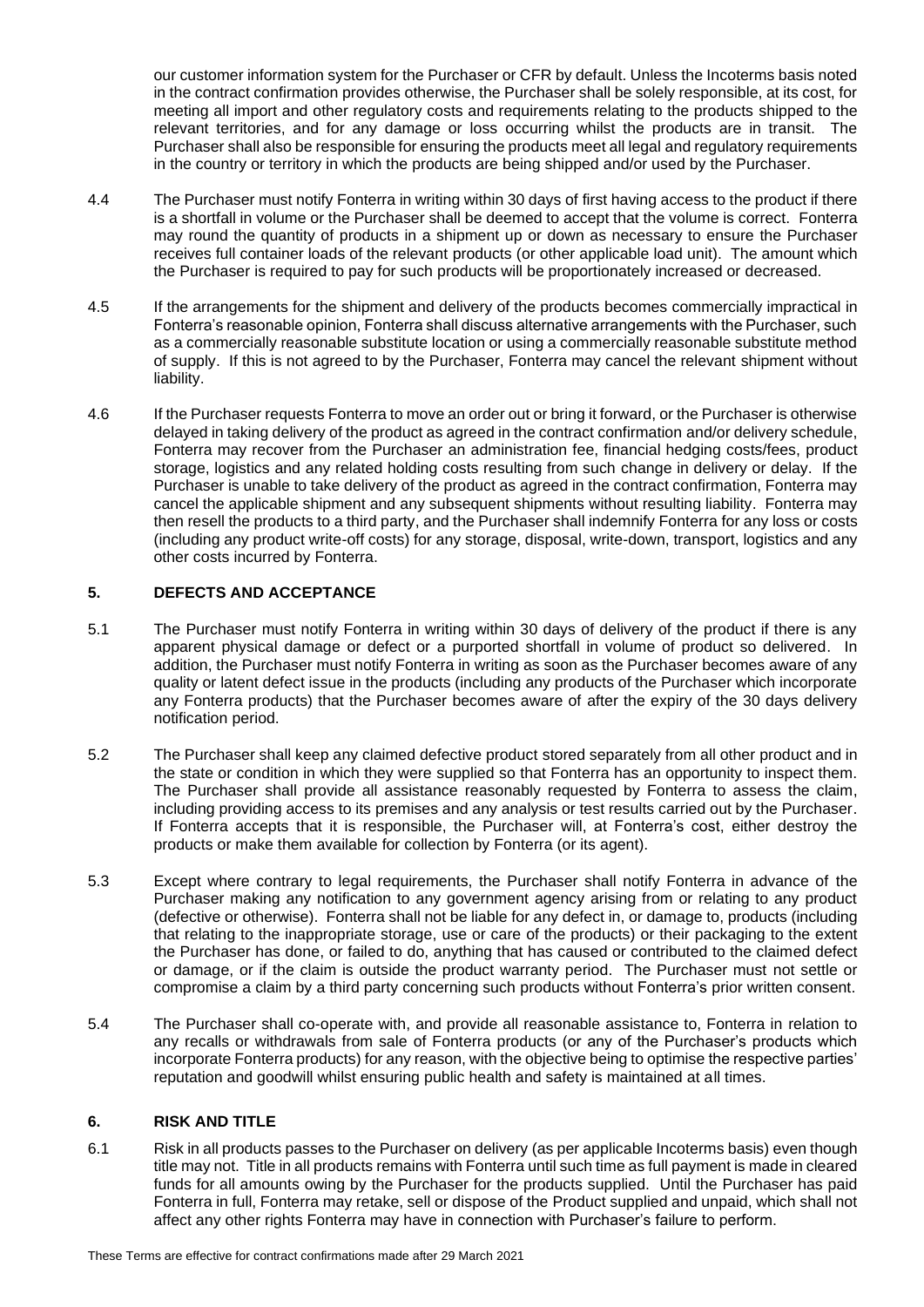6.2 Until payment has been received the Purchaser hereby grants to Fonterra a security interest in each and every part of the products (including any of the Purchaser's products incorporating the products supplied by Fonterra) and any proceeds thereof, for any amounts owing by the Purchaser to Fonterra from time to time.

# **7. PRICE AND TAXES**

- 7.1 Unless otherwise agreed in writing, the price for the products is as set out in the contract confirmation and/or the shipment schedule. The price may include any additional amounts for any incidental services as set out in the contract confirmation and/or shipment schedule (or any other customer-initiated changes to the contracted delivery schedule). The price per the contract confirmation may be increased or decreased in case of changes in an order as per clause 3.3. of these Terms.
- 7.2 Unless the Incoterms basis expressly provides otherwise, the price shall exclude applicable sales taxes, customs, excise, duties, levies, value added or goods and services related tax. The price shall be increased to reflect any such costs being imposed on Fonterra and the Purchaser shall hold Fonterra harmless in respect of any such costs.

# **8. PAYMENT AND INVOICING**

- 8.1 Fonterra will not ship any product unless payment arrangements have been agreed with the Purchaser, which may involve letter(s) of credit, documentary collection, bank guarantee or deposit. Any payments made pursuant to any such arrangement shall be made net of any bank charges and must equate to the amount invoiced for the applicable products. If no such arrangements are in place shipment will be rolled to an agreed date and the Purchaser shall hold Fonterra harmless against any direct costs incurred by Fonterra resulting from such delay.
- 8.2 Where Fonterra has agreed in writing that the Purchaser will pay for products based on the date of the bill of lading for those products, Fonterra must receive payment by that agreed date or it may refuse to commence supply of any products. Where Fonterra has not extended credit to the Purchaser, Fonterra will provide an invoice for the relevant price and fees applicable to each shipment. Any supply delays and associated costs incurred due to a delay in any payment being received by Fonterra are the Purchaser's responsibility.
- 8.3 Payment of all invoices must be received on the due date specified in the contract confirmation or, if no due date is specified, within 15 days of invoice, in full without deduction, set-off or counterclaim. In the event the Purchaser grants Fonterra a direct debit mandate, a term of 30 days to direct debit will apply. If the Purchaser is required by law to make any deduction or withholding on account of tax from any sum payable to Fonterra, then the sum so payable will be increased to ensure that, after the making of such deduction or withholding, Fonterra receives a net sum equal to the sum that it would have received and so retained had no such deduction or withholding been made.
- 8.4 The Purchaser must notify Fonterra within 7 days of receiving the invoice if the Purchaser believes that the invoice is not correct, including full details of the claimed error. The Purchaser must make payment of the undisputed amount due on any disputed invoice on the due date. Once the dispute is resolved, the Purchaser must pay the resolved amount due within 14 days. Where an invoice remains unpaid (whether in whole or in part) after the due date, and the Purchaser has not notified Fonterra of any genuine and reasonable basis for non-payment, the parties agree that there is no discrepancy or error with respect to the invoice.
- 8.5 If an invoice remains unpaid after the due date for payment Fonterra may:
	- (a) charge penalty interest at the rate of 1.5% monthly (or, if less, the maximum amount permitted by law), such interest to accrue daily and compound monthly from the due date until payment has been received by Fonterra in cleared funds. Fonterra may also recover any collection charges including legal expenses incurred by Fonterra in attempting to recover any overdue amount from the Purchaser with a minimum of 15% of the amounts due;
	- (b) withhold or defer any future shipment pending payment without liability to Fonterra; and/or
	- (c) use applicable remedies (other than arbitration referred to in clause 12.8) such as obtaining judgment in the territorial courts that may be enforced against the Purchaser where this is available in accordance with local jurisdiction.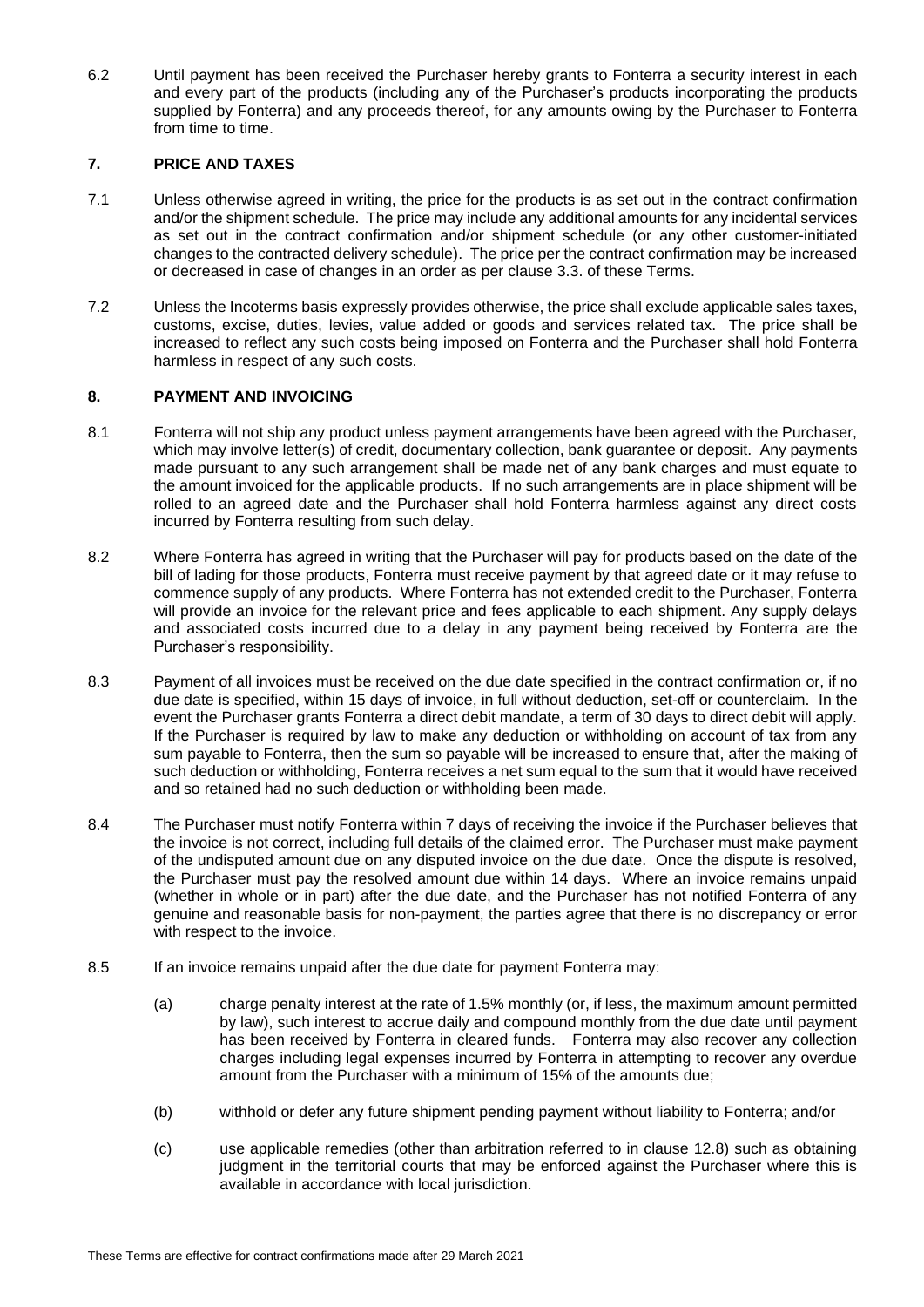8.6 All references to amounts of money are references to the currency set out in the relevant contract confirmation or shipment schedule, or as otherwise agreed between the parties, and are payable in that currency.

# **9. DEFAULT**

- 9.1 If the Purchaser is in breach of these Terms, or defaults, or in Fonterra's reasonable opinion, is likely to default, in any payment due to Fonterra, or where a liquidator, receiver, controller, trustee or other insolvency administrator is appointed, or any similar situation occurs in respect of the Purchaser or any of its assets, Fonterra may:
	- (a) withhold or cancel the relevant shipment and/or any subsequent shipment; and/or
	- (b) retain any deposit the Purchaser may have paid and/or draw on any relevant L/C, bank guarantee or standby L/C; and/or
	- (c) reclaim and/or resell the products in the Purchaser's possession or under its control and may enter premises where Fonterra believes that the products are stored or held to do so, and recover from the Purchaser all costs of doing so; and/or
	- (d) cancel the applicable product supply contract,

and all monies owing and outstanding by the Purchaser on any account whatsoever will become immediately due and payable (without the requirement for notice from Fonterra). Fonterra will not be liable to the Purchaser for any losses it incurs as the result of exercising the above rights.

### **10. WARRANTIES**

- 10.1 Fonterra warrants only (to the exclusion of any implied warranties or guarantees) that each product at the point of delivery meets the specifications (including as to residual shelf life) as set out in the Fonterra selling specification for the product type described, as supplemented by the contract confirmation and/or shipment schedule. To the maximum extent permitted by law, Fonterra makes no other representations or warranties in respect of the products, including representations or warranties concerning fitness for purpose, compliance with any laws, regulations or rules of any market in which the products are used, sold or otherwise dealt with, or appropriateness for the Purchaser's needs of any product, and the Purchaser must assure itself of these matters.
- 10.2 Fonterra may from time to time provide advice, recommendations and statements with respect to the products. However, Fonterra does not warrant or guarantee the accuracy or completeness of that advice, recommendations or statements or the results obtained through the use of the products. Fonterra expressly disclaims any liability for any damage to the Purchaser from reliance on such advice, recommendations or statements, which shall be at the Purchaser's own risk having made its own appropriate enquiries. Any sample, description or visual representation or details of product provided to the Purchaser are representative only and the actual product supplied may differ.
- 10.3 If any product is sold to the Purchaser as stockfood, second quality or any similar classification the Purchaser acknowledges that the products are not fit for human consumption and are sold on the representation from the Purchaser that the products will be exclusively used for the purpose of animal feed.

# **11. LIMITATION OF LIABILITY**

- 11.1 Fonterra will not in any circumstances be liable for any claim in contract, tort (including negligence) or equity, under statute or otherwise unless notice of the claim is given in writing to Fonterra within 30 days of the Purchaser first becoming aware of a claim arising.
- 11.2 Notwithstanding any other provision of these Terms, Fonterra will not be liable for any loss and/or damage to person or property, any loss of revenue, profits, goodwill, business or anticipated business, anticipated savings, any business interruption, loss of data, or product recall costs, or for any indirect or consequential loss or damage, regardless of whether or not that loss or damage was, or ought to have been contemplated by Fonterra. Fonterra will not be liable for any loss and/or damage alleged to arise from the supply of goods for any special or particular purpose, and the parties by signing these Terms agree that no such purpose has been communicated to Fonterra and is expressly disclaimed.
- 11.3 If the products are delayed in being shipped to the Purchaser due to circumstances within Fonterra's reasonable control, Fonterra's maximum aggregate liability for any direct costs incurred by the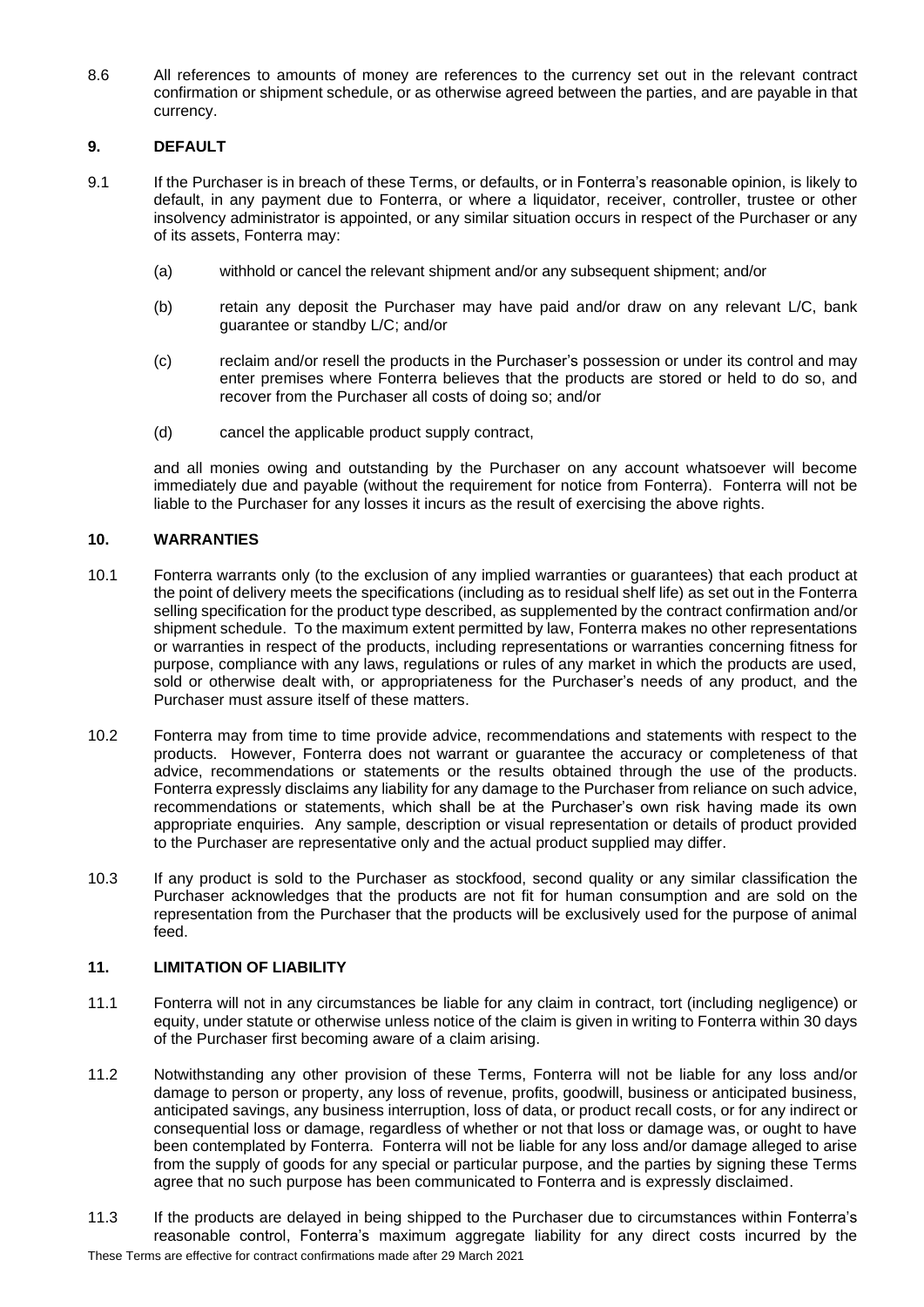Purchaser as a direct result of such delay is limited to five percent (5%) of the invoice value of the shipment the subject of the delay. This is the Purchaser's sole remedy in the event of delay.

11.4 If the products do not (i) comply with the agreed specifications or (ii) there is a total failure by Fonterra to supply the products (in each case for reasons which Fonterra is responsible), Fonterra may, following discussion with the Purchaser, refund all or part of the price of the products (to the extent payment has been made), or replace or rework all (or the unrefunded) portion of the products. In addition to the this refund and/or replacement remedy (and subject at all times to clauses 11.1 and 11.2), where the Purchaser has incurred any direct costs or direct damages resulting from either (i) or (ii) above (in each case for reasons which, and to the extent, Fonterra is responsible), Fonterra's maximum aggregate liability is (to the maximum extent permitted by law) limited to twenty percent (20%) of the relevant invoice value of the non-conforming products or the products failed to be delivered.

<span id="page-4-0"></span>In respect of any other claim by the Purchaser against Fonterra, whether made in contract, tort (including negligence) or equity, under statute or otherwise, that directly or indirectly arises out of or in connection with any product supply governed by these Terms (in each case for reasons which, and to the extent, Fonterra is responsible, and subject at all times to clauses 11.1 and 11.2), where the Purchaser has incurred any direct costs or direct damages Fonterra's maximum aggregate liability is (to the maximum extent permitted by law) limited to twenty percent (20%) of the relevant invoice value of the products the subject of the claim.

- 11.5 Any reworking of the products under clause [11.4](#page-4-0) shall be effected at such place as Fonterra may specify and Fonterra may require the Purchaser to arrange for the transport, at Fonterra's cost, of any such products to be reworked or made good.
- 11.6 Where the Purchaser contends that costs or damages arising from any third-party claim are Fonterra's liability (and as a precondition to Fonterra accepting any such liability), the Purchaser irrevocably grants Fonterra the sole control of the defence and all related settlement negotiations and other proceedings, and the Purchaser shall assist and co-operate with Fonterra as reasonably requested regarding any third-party claim in relation to the products.
- 11.7 The Purchaser shall indemnify Fonterra for any liability, costs, damages or claims suffered by Fonterra and caused directly or indirectly by the Purchaser's handling, storage, use or sale of the products, or by any negligent act or omission or breach of any law applicable to the handling, storage, use or sale of the products (including as incorporated into another good or service) by the Purchaser.

# **12. GENERAL**

- 12.1 All notices under these Terms must be in writing and delivered by one party to the other at the address that the other specifies from time to time. Where any notice is required to be given by the Purchaser to Fonterra under these Terms in respect of any damage, defect or shortfall in the contracted volume of products, the Purchaser shall do so within the time period stated in these Terms or Fonterra shall not be liable in respect of any claim or potential claim. The Purchaser shall provide full details of the alleged problem with the products, and subsequently any other information reasonably requested by Fonterra.
- 12.2 The Purchaser agrees that any packaging accompanying the products which identifies the product as being manufactured or supplied by Fonterra must be disposed of in a manner that prevents its re-use or, if it is to be re-used, must be modified in appearance so that no reference or connection to Fonterra can be made. Unless expressly otherwise agreed in writing, the Purchaser acknowledges and warrants that any products purchased under these Terms are purchased solely for its own use and that the Purchaser will not on-sell the products in any market.
- 12.3 Any confidential information or intellectual property provided by Fonterra in connection with the products, including any price list, the contract confirmation and shipment schedule, remains at all times Fonterra's confidential and proprietary information and may be used by the Purchaser solely to complete the relevant shipment and for no other purpose and must otherwise be kept in strict confidence by the Purchaser. The Purchaser agrees that damages are not an adequate remedy for any breach of this clause and that Fonterra may seek an injunction or other interim relief to protect its rights. Fonterra will hold in confidence any information which the Purchaser identifies in writing to Fonterra as being confidential.
- 12.4 All intellectual property which is owned by, or is proprietary to, or which is created as a result of or in connection with the provision of the products, shall remain owned exclusively by Fonterra. The Purchaser has no right or interest in or licence to use any of Fonterra's intellectual property (including trade marks) without Fonterra's prior written consent.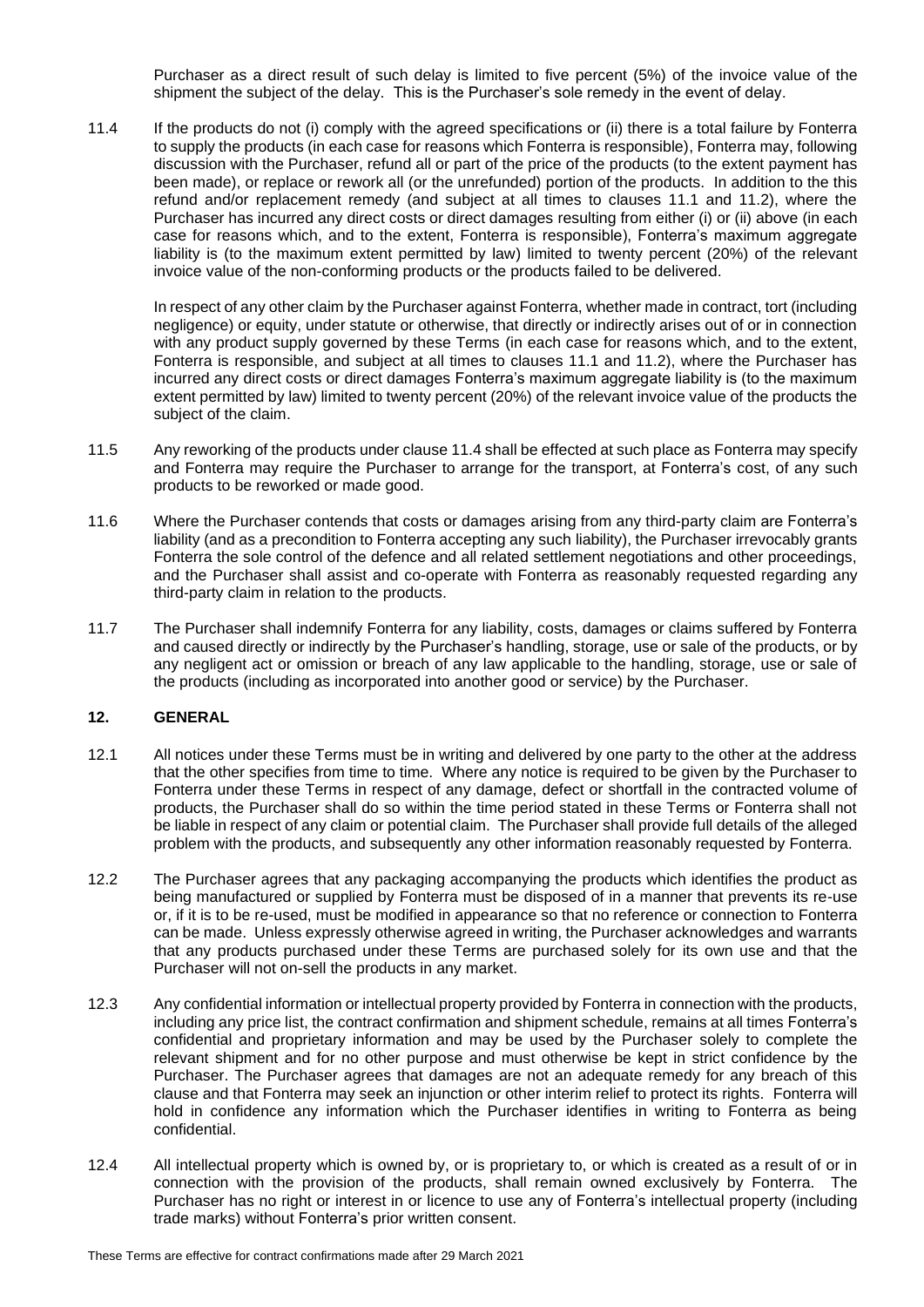- 12.5 The Purchaser shall not give or make any undertaking, assertion or representation in relation to the Products without Fonterra's prior approval in writing.
- 12.6 The United Nations Convention on Contracts for the International Sale of Goods does not apply to these Terms or any transaction conducted in accordance with, or pursuant to, these Terms.
- 12.7 These Terms supersede and exclude all discussions, representations, terms and/or conditions of trade, and all written or oral agreements, arrangements and understandings between Fonterra and the Purchaser, whether made during negotiations between Fonterra and the Purchase or at any subsequent time, unless you have an existing written agreement, arrangement or understanding with Fonterra in relation to the supply of products, (in which case that existing agreement, arrangement or understanding prevails over these Tersm.
- 12.8 These Terms are governed by the laws of Singapore to the exclusion of the law of any other country to the maximum extent permitted by law. Any dispute, difference or claim arising out of or in connection with a product supply contract or these Terms, if not resolved by any informal dispute mechanism agreed between the parties, will be referred to and finally resolved by arbitration in accordance with the Singapore International Arbitration Centre ("**SIAC**") Arbitration Rules in force at the time of the dispute arising ("**Rules**"). The place of arbitration will be Singapore. The tribunal will consist of one arbitrator appointed in accordance with the Rules. For the purpose of article 6 of the Rules, the appointing authority will be the SIAC International Panel. The language of the arbitration will be English.
- 12.9 Any personal information collected by the Purchaser or Fonterra in connection with these Terms must only be used or disclosed for the purposes of ensuring performance of these Terms and any future like arrangement. This may include disclosure within the parties' respective organisations and to other parties involved in performing these Terms. Fonterra and the Purchaser agree to comply with relevant privacy laws in respect of any personal information collected in connection with these Terms, any shipments and any future like arrangement.
- 12.10 Any notice given by a party, or failure by a party to insist on strict compliance with, or any delay in exercising a party's rights under, these Terms is not a variation or waiver of any provision or of any right available to that party.
- 12.11 The Purchaser may not assign or novate any or all of its rights or obligations under these Terms to a third party or purport to do so without Fonterra's prior written consent (which may be given or withheld in Fonterra's complete discretion). Fonterra may assign or transfer the benefits and burdens of this agreement to any affiliate of Fonterra at its discretion and without the Purchaser's consent.
- 12.12 In addition to Fonterra's rights under clause 4.5 of these Terms, and subject to Fonterra's right to recover costs under clause 4.6, neither Fonterra nor the Purchaser shall be liable for the failure to perform or delay in the performance of its obligations pursuant to these Terms to the extent such failure or delay is caused by or results from a Force Majeure Event. The party affected by the Force Majeure Event shall promptly notify the other party using the fastest possible means of communication available to it under the circumstances, describe the circumstances of the Force Majeure Event, and promptly notify the other Party when the Force Majeure Event (or its impact on such party) has been abated. In the event a Force Majeure Event persists for more than 60 calendar days, the party not prevented to perform by the Force Majeure Event may dissolve the relevant agreement as far as affected by the Force Majeure Event, without being obliged to pay any compensation.

*Force Majeure Event* means an event or circumstance beyond the reasonable control of the affected party, its suppliers or auxiliary persons, which hinders or prevents the performance of its obligations under these Terms and which cannot be foreseen or if foreseeable is unavoidable, including without limitation, a natural hazard outside human control, or other natural disaster, an act of government or any sovereign or military, confiscation, nationalization, requisition, governmental sanction, embargo or similar action, any act of foreign enemies, hostilities, civil war, revolution or other act of war or terror, civil unrest, invasion, a blockade, insurrection, riot, epidemic or pandemic (as defined by the World Health Organisation), landslide, flood, drought, tsunami, earthquake or fire, public power outages, labour strikes (strikes and other labour unrest that affect only one party and are not caused by a general or mass strike will not constitute an excusable delay), or the order of any court or government authority.

Where the Force Majeure Event stems from regional weather related conditions, Fonterra is not obliged to transfer milk between regions and between processing plants where this interferes with scheduled production or is not otherwise commercially viable for Fonterra to transfer such milk. Where overall milk volumes have been impacted by a Force Majeure Event, Fonterra may allocate order volumes on a pro rata basis as it determines in its sole discretion.